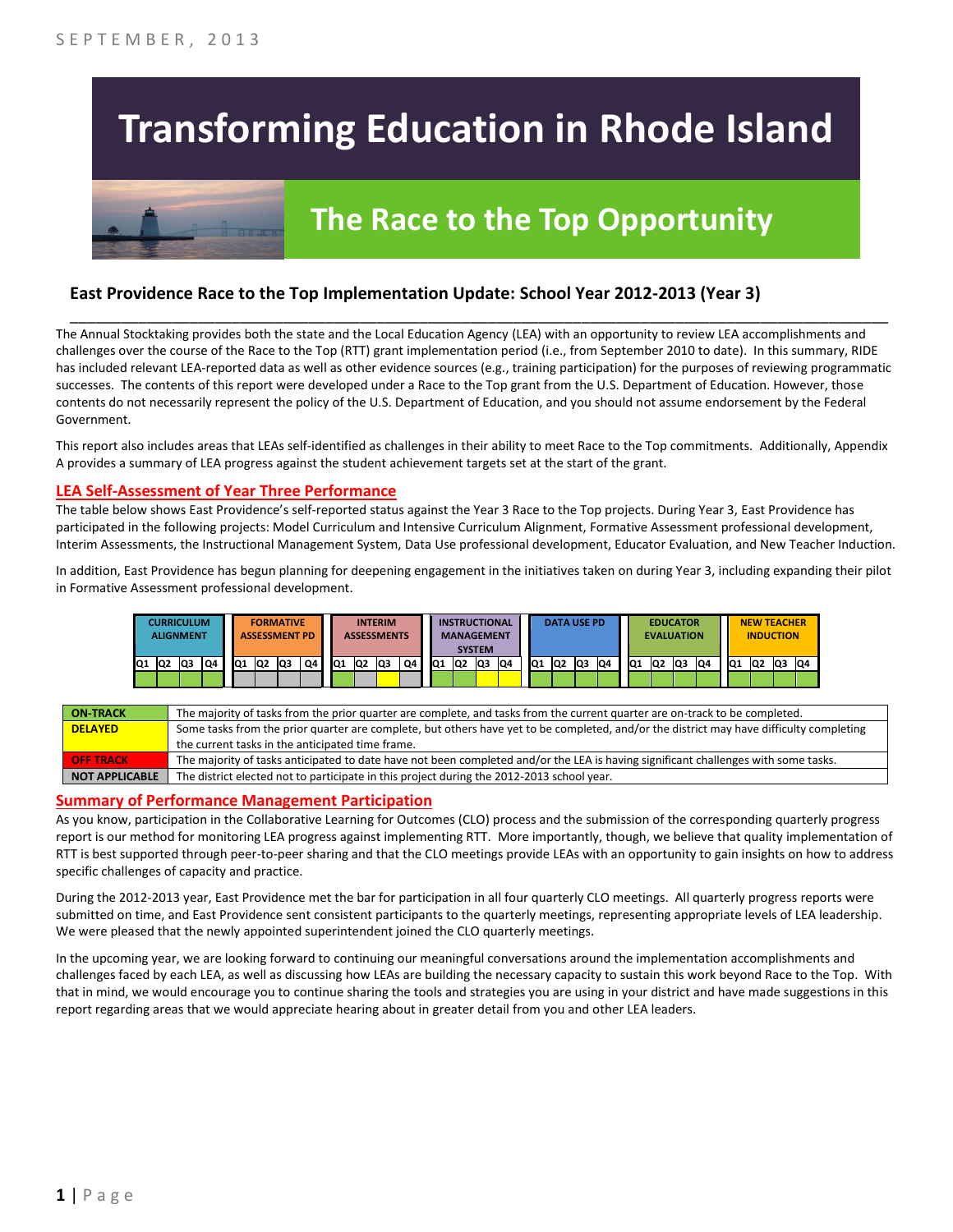#### **System of Support 1: Standards and Curriculum**

Based on the quarterly progress reports submitted by East Providence, as well as participation in additional applicable activities through the end of the 2012-2013 school year, we have assessed the district as 'on track (green),' 'delayed (yellow),' 'off track/at risk (red)', or 'not applicable (grey) on each of the Year 3 System of Support 1 scope of work tasks for Race to the Top. This assessment is reflected in the table below. Please note that further description of these statuses can be found on page one of this report.

RIDE would like to commend East Providence on its efforts to expand and deepen educator and administrator knowledge of the Common Core State Standards (CCSS). In its progress reports, East Providence noted that they established three district-wide grade level or department meetings per year to continue to work on their curriculum. At least one common planning time session was also devoted towards reviewing the aligned curriculum and the new standards. In response to needs that emerged through their curriculum writing work, principal training in the CCSS was extended further. The district also provided exemplar texts, aligned to the CCSS, for each school and the district's literacy coach provided professional development on text complexity to show how the materials might be integrated into the English language arts (ELA) curriculum.

East Providence has made significant progress against implementing a guaranteed and viable curriculum aligned to the new Common Core State Standards. During the 2012-2013 school year, East Providence continued to work with the Dana Center on developing their ELA curriculum. In particular, this work focused on creating lesson alignment templates and to delving more deeply into the curriculum maps. Additionally, the district received supplemental grant funding from RIDE which allowed them to develop designated professional development for all K-12 teachers to assist in rolling out the newly developed units of study and scope and sequence. In the upcoming school year, East Providence indicated that they will continue to work with Pawtucket to revise the ELA curriculum documents. Finally, East Providence noted in their quarterly progress update that they are planning to implement the Common Core mathematics curriculum from New York State for the 2013-14 school year.

In their quarterly progress update report, East Providence noted that the identification and alignment of resources continued to be a struggle. We look forward to hearing more about how East Providence has made progress against this challenge in the upcoming school year, as well as how the district has built educator awareness regarding their mathematics curriculum.

|                                                                                                                                                                                                                                                           |    | Year 3:SY12-13                          |                |                |  |  |  |
|-----------------------------------------------------------------------------------------------------------------------------------------------------------------------------------------------------------------------------------------------------------|----|-----------------------------------------|----------------|----------------|--|--|--|
| Intensive Curriculum Alignment and Model Curriculum Development                                                                                                                                                                                           | Q1 | Q <sub>2</sub>                          | Q <sub>3</sub> | Q <sub>4</sub> |  |  |  |
| Develop and communicate a multi-year Transition Plan for the Common Core State Standards implementation, including clear<br>expectations for school level transition benchmarks and a plan for developing a curriculum aligned to the CCSS in grades K-12 |    | Modify as Modify as Modify as<br>needed | needed         | needed         |  |  |  |
| Identify opportunities for educators to work collaboratively to deepen understanding of CCSS (e.g. Common Planning Time, grade<br>level team, department meetings, faculty meetings)                                                                      |    | Modify as Modify as Modify as<br>needed | needed         | needed         |  |  |  |
| Create implementation plan, including the identification of aligned resources, to support roll out of new curricula                                                                                                                                       |    | Modify as Modify as Modify as<br>needed | needed         | needed         |  |  |  |
| Develop curriculum aligned to the Common Core State Standards, including participation in Dana Center curriculum writing and<br>leadership sessions (if applicable)                                                                                       |    | ^                                       | v              |                |  |  |  |

*\*Please note: the 'x' in the above table represents the anticipated completion timeline set by RIDE, not when the district completed the task. Additionally, for further clarification on the criteria used to select each status, consult the description on page one of this report.*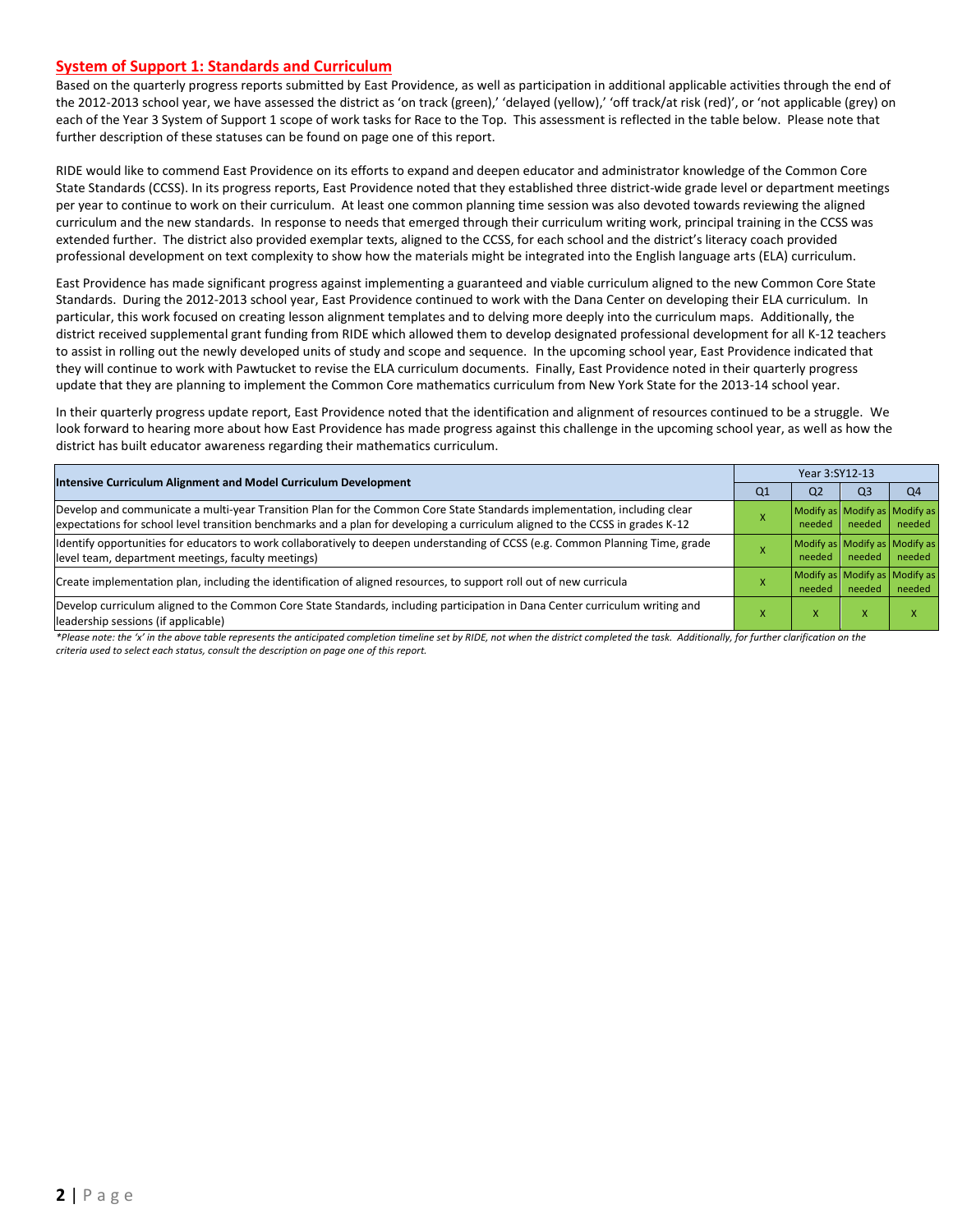#### **System of Support 2: Instructional Improvement Systems**

During the 2012-2013 school year, East Providence chose to implement all of the four Race to the Top projects in System of Support 2 to some degree (the Instructional Management System, Formative Assessment professional development, Interim Assessments, and Data Use professional development). Based on the quarterly progress reports submitted by East Providence, as well as participation in additional applicable activities through the end of the 2012-2013 school year, we have assessed the district on each of the Year 3 scope of work tasks for those projects.

In addition to configuring the Instructional Management System (IMS) to provide educator access to both Interim Assessments and the Formative Assessment PD modules, East Providence also attended IMS trainings to gain a better understanding of how to use the system to support their curriculum and assessment work. The district uploaded their curriculum into the IMS, and linked the curriculum to courses for all grade levels. East Providence also hosted a RIDE training for educators on linking curriculum to courses.

During the 2012-2013 school year, East Providence chose to roll out in a limited pilot the Formative Assessment online professional development modules with the district literacy and numeracy coaches. The coaches formed a Professional Learning Community and completed the online modules with the intention of using their experience to formulate a plan for implementing the professional development district-wide in the 2013- 2014 school year.

East Providence also piloted one of the three fixed-form ELA and mathematics Interim Assessments during the 2012-2013 school year. The test was administered online in one sixth grade classroom. The intention of the pilot was to go through the step-by-step procedures required to administer the test online, and to use the experience to inform the plan for implementation across the district in the 2013-2014 school year. In their quarterly progress update report, East Providence noted that they are working with their Chief Information Officer on a plan to ensure they have sufficient computers to administer the interim assessments district-wide.

During the 2012-2013 school year, three schools from East Providence participated in the Data Use professional development series. In the QPU reports, the district expressed that the teams found this training helpful, and that key elements of the training have been used with the high school leadership team to build an awareness of data. In the upcoming school year, East Providence will roll the training out to their eight elementary schools. In preparation, the district determined their School Data Leadership Team participants and selected training dates as necessary.

We look forward to hearing more about East Providence's plans for expanding their participation in these initiatives during the upcoming school year, as well as how the initiatives are helping the district plan for the PARCC assessment.

|                                                                                                                                                                                                           |                                         | Year 3:SY12-13                |                                              |                |  |  |
|-----------------------------------------------------------------------------------------------------------------------------------------------------------------------------------------------------------|-----------------------------------------|-------------------------------|----------------------------------------------|----------------|--|--|
| Interim Assessments (accessed via the Instructional Management System)                                                                                                                                    | Q <sub>1</sub>                          | Q <sub>2</sub>                | Q <sub>3</sub>                               | Q <sub>4</sub> |  |  |
| Develop protocols or expectations regarding the use of interim assessment to inform instruction including timelines for<br>administration and process for scoring and reporting results                   | X                                       |                               |                                              |                |  |  |
| Send LEA-determined facilitators to RIDE provided training on both the Fixed-Form assessment tool and the test-building tool                                                                              | <b>Fixed Form</b>                       | <b>Test</b><br><b>Builder</b> |                                              |                |  |  |
| Train of educators in the LEA on the administration and use of interim assessments utilizing RIDE-trained facilitators                                                                                    | X                                       | X                             | X                                            | X.             |  |  |
| Administration of Interim Assessments in selected grades and content area(s)<br>Form Test                                                                                                                 |                                         | $2^{nd}$ Fixed                | 3 <sup>rd</sup> Fixed<br>Form Test Form Test |                |  |  |
| Instructional Management System (IMS)                                                                                                                                                                     |                                         | Year 3:SY12-13                |                                              |                |  |  |
|                                                                                                                                                                                                           |                                         | Q <sub>2</sub>                | Q <sub>3</sub>                               | Q <sub>4</sub> |  |  |
| Designate an LEA data steward to support decision making around data collections and systems implementation and to provide input<br>and feedback on data initiatives through designated representatives   | As needed As needed As needed As needed |                               |                                              |                |  |  |
| Maintain data quality standards of local student information systems and upload local assessment data and program information as<br>required by RIDE in a timely manner                                   |                                         | X                             | X                                            | X              |  |  |
| Following RIDE training, LEA Administrative Users and LEA Trainers configure the IMS for educator use and to provide end users with<br>access and training needed to utilize the IMS for daily activities | X                                       | X                             | X                                            | X              |  |  |
| Deepen the understanding and use of the IMS among all educators                                                                                                                                           | X                                       | X                             | X                                            | X              |  |  |

| 'Data Use' Professional Development                                                                                                           |        | Year 3:SY12-13 |                |                   |  |  |
|-----------------------------------------------------------------------------------------------------------------------------------------------|--------|----------------|----------------|-------------------|--|--|
|                                                                                                                                               |        | Q <sub>2</sub> | Q <sub>3</sub> | Q <sub>4</sub>    |  |  |
| In coordination with RIDE, select 'Data Use' training dates for each cohort of schools, as applicable                                         |        |                |                | Year <sub>2</sub> |  |  |
| ldentify and provide RIDE with the leadership team members from each school who will participate in Year 2 training cohorts, as<br>applicable |        |                |                | Year <sub>2</sub> |  |  |
| Following 'Data Use' professional development, identify district and school practices to sustain and deepen data use and<br>collaboration     | Year 1 | Year 1         | Year 1         | Year 1            |  |  |

\* Please note that, for this project, 'year 1' refers to cohort 1 taking place during the 2012-2013 school year, and 'Year 2' refers to cohort 2 taking place during the 2013-2014 school year.

| [Formative Assessment Professional Development Modules (accessed via the Instructional Management System)         |         | Year 3:SY12-13 |                 |                |  |  |
|-------------------------------------------------------------------------------------------------------------------|---------|----------------|-----------------|----------------|--|--|
|                                                                                                                   |         | Q <sub>2</sub> | Q <sub>3</sub>  | O <sub>4</sub> |  |  |
| Ildentify facilitators who will support the implementation of formative assessment practices in daily instruction |         |                |                 | SY13-14        |  |  |
| Coordinate participation of educators in training modules and communities of practice                             | SY12-13 | SY12-13        | SY12-13 SY13-14 |                |  |  |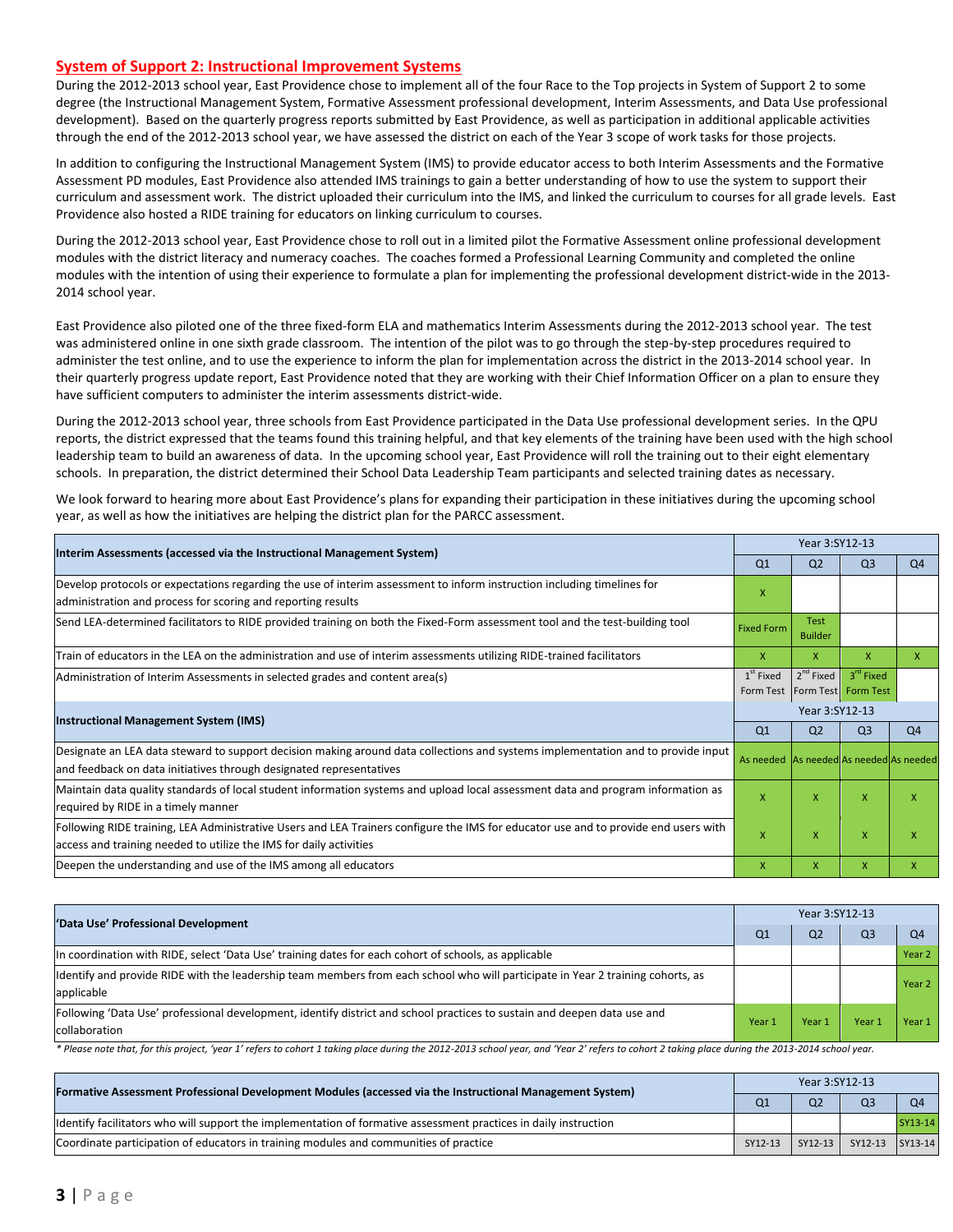#### **System of Support 3: Educator Effectiveness**

During the 2012-2013 school year, East Providence fully implemented all components of System of Support 3 – the Rhode Island model for teacher and building administrator evaluations; and final effectiveness ratings for all teachers and building administrators have been submitted to RIDE. Based on the quarterly progress reports submitted by East Providence, as well as participation in additional applicable activities through the end of the 2012-2013 school year, we have assessed the district on each of the Year 3 scope of work tasks for Educator Evaluation.

To support the educator evaluation implementation process, East Providence continued to utilize Master Mentor Evaluators (MMEs) to provide administrators with professional development on topics such as professional growth plans, providing meaningful feedback to teachers, and student learning objectives (SLOs). The MME also supported administrators in taking the online calibration test (FFTPS) and briefed evaluators on the Rhode Island growth model. East Providence also created a web site specific to evaluations, which provides up to date information on all model requirements and documents. RIDE is pleased to note that East Providence utilized the EPSS for all evaluation documentation. The district's MME provided administrators and teachers with support and professional development on the system.

East Providence's District Evaluation Committee (DEC) met regularly throughout the year. The DEC worked with the administration to establish policies in support of educator evaluations (e.g., SLO scoring and student absentee exclusion policy). The district also continued to ensure calibration across the district by engaging their Educator Evaluation Director in the classroom observation process at the request of teachers, principals, and department heads.

During the 2012-2013 school year, East Providence participated in all required training activities. Additionally, designated evaluators have registered for/attended upcoming professional development offered by RIDE in summer 2013 as needed. Looking ahead, RIDE would like to remind the district of their responsibility to ensure that all personnel responsible for evaluating both teachers and building administrators participate in applicable training activities.

As we enter into the final year of the Race to the Top grant, RIDE encourages East Providence to continue to engage their CLO peers in thinking about continuous support for evaluation implementation, as well as how evaluation data is being used to identify professional development needs.

| <b>Educator Evaluation</b>                                                                                                                                                                           |                               | Year 3:SY12-13 |                                            |                                  |  |
|------------------------------------------------------------------------------------------------------------------------------------------------------------------------------------------------------|-------------------------------|----------------|--------------------------------------------|----------------------------------|--|
|                                                                                                                                                                                                      | Q <sub>1</sub>                | Q <sub>2</sub> | Q <sub>3</sub>                             | Q <sub>4</sub>                   |  |
| Participate in educator evaluation model design, development and refinement feedback opportunities                                                                                                   | X.                            | x              | X                                          | $\mathsf{x}$                     |  |
| Identify District Evaluation Committee members, responsible for monitoring the implementation of the system and providing<br>recommendations to LEA leadership teams                                 |                               |                |                                            | X                                |  |
| ldentify individuals who will serve as primary and, if applicable, secondary/complementary evaluators                                                                                                |                               |                |                                            | $\mathsf{x}$                     |  |
| Send all required evaluators to RIDE-provided evaluator training on model; Send evaluators and system administrators to training on<br>the Educator Performance Support System (EPSS) data system    |                               |                | Mid-year<br>half-day<br>training           | Mid-year<br>half-day<br>training |  |
| Examine LEA Policies and Contracts for Challenges; where applicable, consider memorandums of understanding or contract renewal<br>language which will support district implementation of evaluations | x                             | X              | X                                          | X                                |  |
| Create a plan for the appropriate use of funds to support implementation of educator evaluation system                                                                                               |                               |                |                                            | $\mathsf{x}$                     |  |
| Complete required components of RI Model for educator and building administrator evaluations                                                                                                         | SLO <sub>s</sub> and<br>Goals | Midyear        | Midyear<br>Conference Conference Summative | <b>EOY Report</b><br>8<br>rating |  |
| Submit evaluation data and documentation (e.g. component and summative level ratings, verified rosters); provide other requested<br>information to support RIDE research and system improvement      | x                             | X              | X                                          | X                                |  |
| Use Evaluation Data to identify individual and school/district-wide professional development needs and act on those needs                                                                            |                               |                | $\mathsf{x}$                               | $\mathsf{x}$                     |  |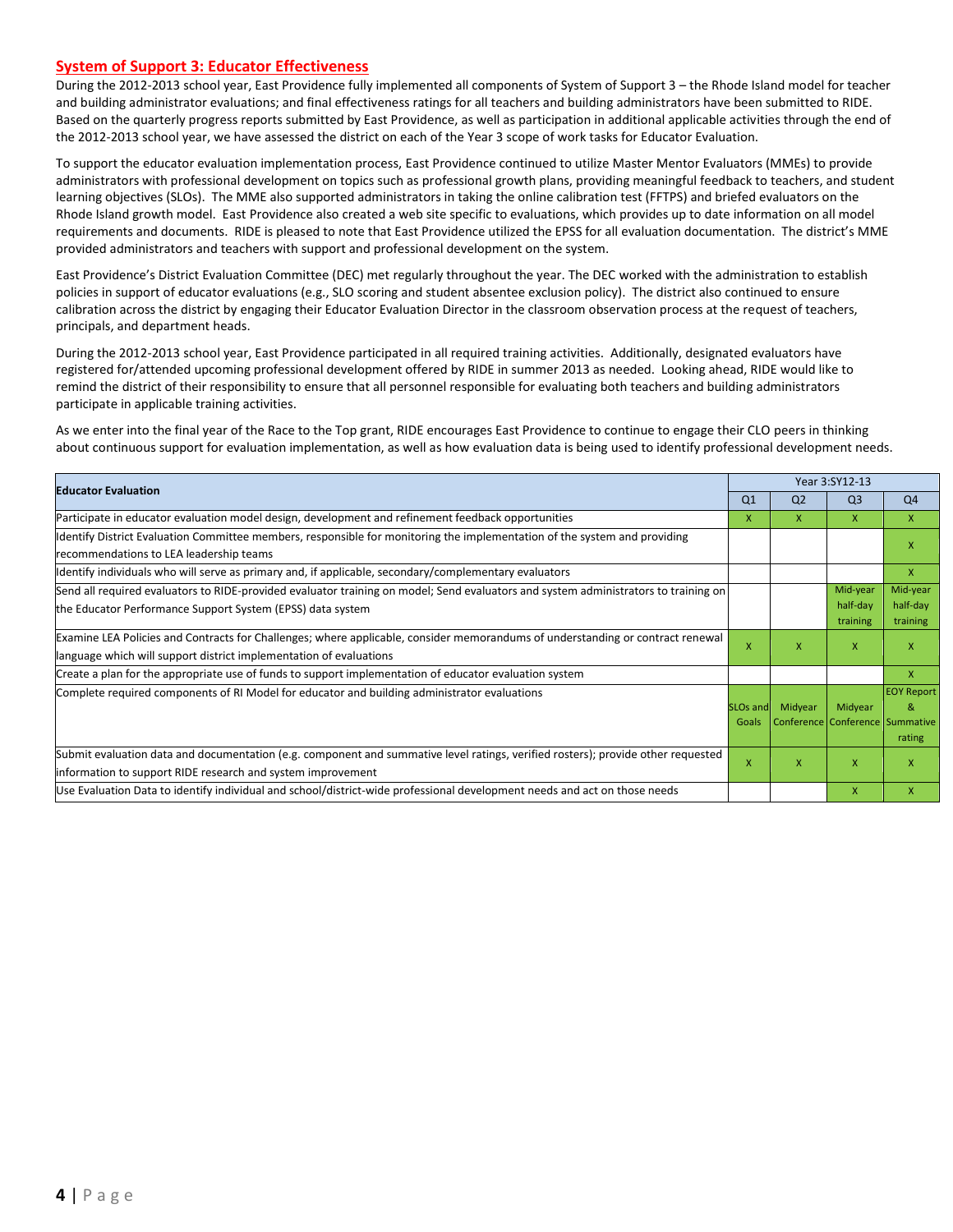#### **System of Support 4: Human Capital Development**

During the 2012-2013 school year, East Providence participated fully in the Beginning Teacher Induction program. Based on the quarterly progress reports submitted by East Providence, as well as participation in additional applicable activities through the end of the 2012-2013 school year, we have assessed the district on each of the Year 3 scope of work tasks for Beginning Teacher Induction. Additionally, East Providence has continued their utilization of SchoolSpring for recruitment of staff on an as needed basis.

East Providence released three teachers to become RIDE-trained Induction coaches, and 14 beginning teachers were supported by induction coaches. As noted in their quarterly progress reports, the feedback from East Providence's principals was overall positive and the district is invested in developing solutions to sustain this program.

In the upcoming CLO sessions, RIDE looks forward to engaging in a deeper conversation around the revisions that East Providence and other LEAs have made to their hiring policies, timelines, and processes in order to support broader human capital initiatives including recruitment of highly qualified and diverse candidates and providing data-driven induction support to beginning teachers.

| <b>Beginning Teacher Induction</b>                                                                                                                                                        |   | Year 3:SY12-13 |                |                |
|-------------------------------------------------------------------------------------------------------------------------------------------------------------------------------------------|---|----------------|----------------|----------------|
|                                                                                                                                                                                           |   | Q <sub>2</sub> | Q <sub>3</sub> | Q <sub>4</sub> |
| If applicable, recommend potential Induction Coaches to RIDE                                                                                                                              |   |                |                |                |
| Review and revise hiring policies, timelines and processes in order to support appropriate and timely projections for anticipated hires<br>requiring induction coach services             |   |                | - ^            |                |
| Provide RIDE with list of beginning teachers who will receive Induction Coach support in a timely manner in order to ensure that all<br>beginning teachers have coaching                  | x |                |                |                |
| Participate in RIDE-provided information opportunities in order to learn about induction coach program                                                                                    |   |                |                |                |
| Provide feedback to RIDE on the development and integration of existing mentorship programs into a sustainable, instructionally-<br>lfocused state or district-wide Induction Coach model |   |                |                |                |

The contents of this report were developed under a Race to the Top grant from the U.S. Department of Education. However, those contents do not necessarily represent the policy of the U.S. Department of Education, and you should not assume endorsement by the Federal Government.